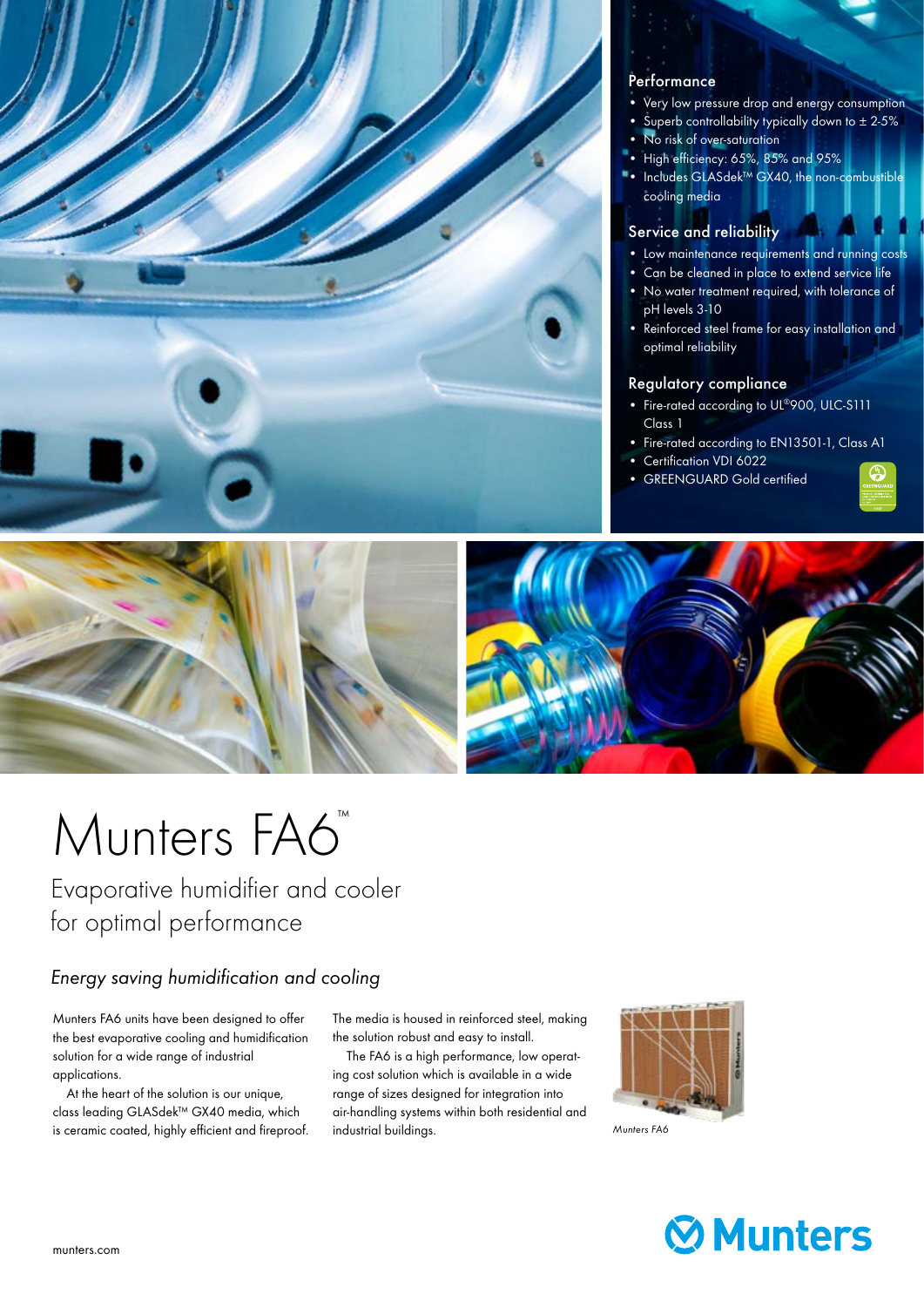

## Munters FA6<sup>"</sup> - More than the sum of its parts

*Munters FA6 is a modular cooling solution featuring our outstanding evaporative media within a unit built with efficiency and simplicity in mind.*

### The future of cooling and humidification

Many industries around the world rely on effective cooling and humidification, and Munters FA6 is the ideal solution. When it comes to climate control there are often compromises, whether that's cost, energy efficiency or performance, but the FA6 can offer optimal performance on all fronts.

 Our GLASdek™ GX40 and GX60 media is the heart of the FA6 solution, and offers

outstanding performance combined with unmatched safety and hygiene. It's robust enough to be cleaned in place and works efficiently with untreated water which reduces operating costs. All of this is housed in a specially designed frame built to enhance performance while simplifying service and maintenance. FA6 is the optimal cooling and humidification solution, combining optimal performance, improved sustainability and low operating costs.

## Optional enhancements

It's important that your cooling and humidification solution meets your specific needs. Munters offers a range of options to modify the FA6 to suit your requirements, including:

- Circulating UV light disinfection system
- Circulating and submersible systems
- Conductivity control
- Water level control (high/low/operating mode)
- Munters PLC control unit, including sequence of operation (SOO) with ModBus communication to BMS system as standard

## SIX REASONS WHY FA6<sup>\*</sup> MAKES THE SUM GREATER THAN THE PARTS

- Optimal cooling for your data center FA6 is an ultra-low energy solution that only needs water and air. No chemicals are used in the system which is also free from carbon emissions.
- Compact and flexible FA6 is specially developed for flexible integra-

tion into any configuration of data center air-handling system. Its compact design allows for space and cost savings.

- Quickshift cassettes Easily installed modular cassette design makes servicing and replacement quick and efficient.
- Wide range of sizes FA6 comes in a wide range of standard sizes covering volumes from  $0.5 - 40$  m $\frac{3}{s}$ (1000-85000 cfm).
- Low water consumption FA6 can be used with a circulating water system to minimize water consumption.
- Variety of standard options We have a number of options available as standard to ensure you find the solution you need. These include UV disinfection, different control systems, direct or circulating water options and many more.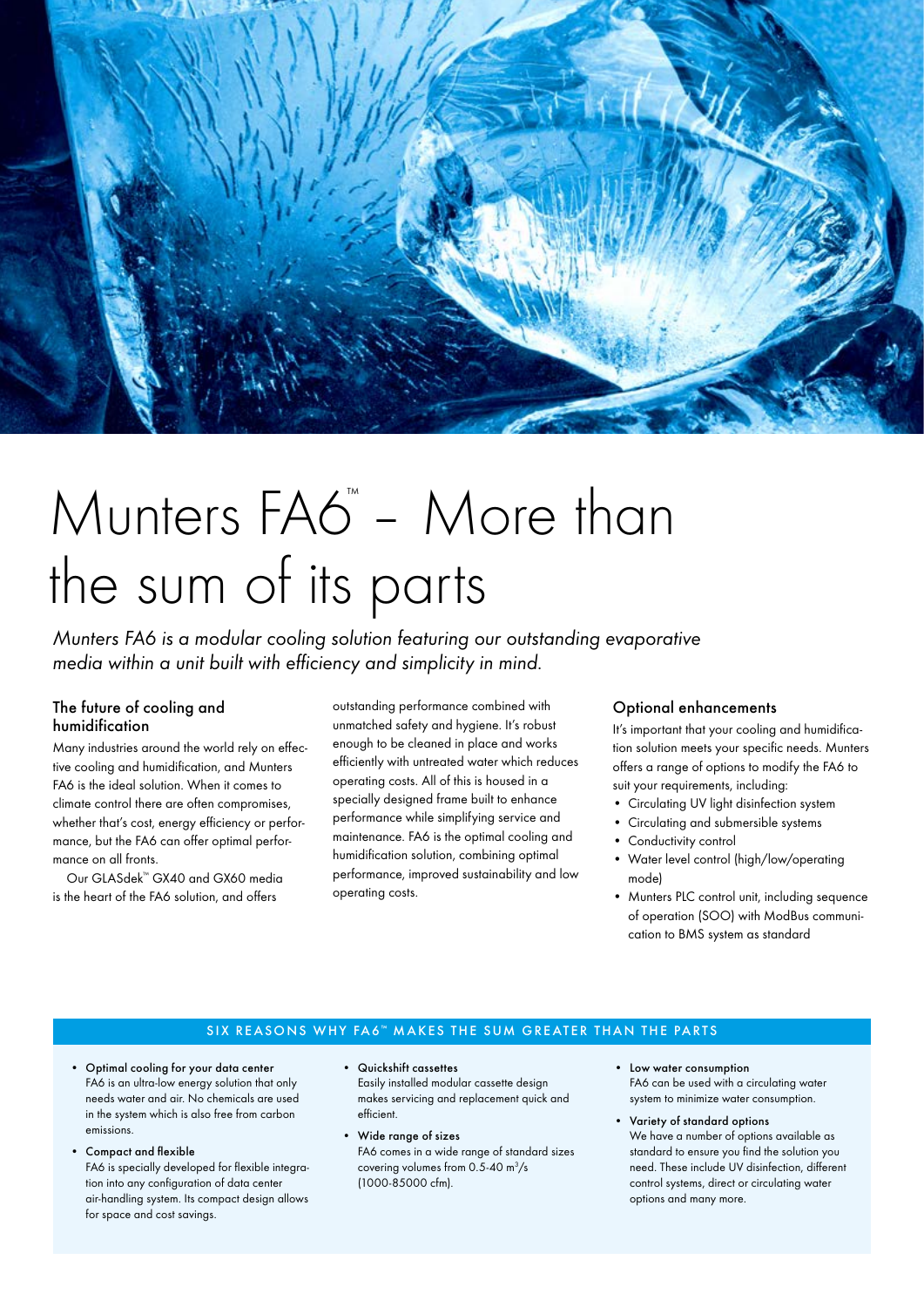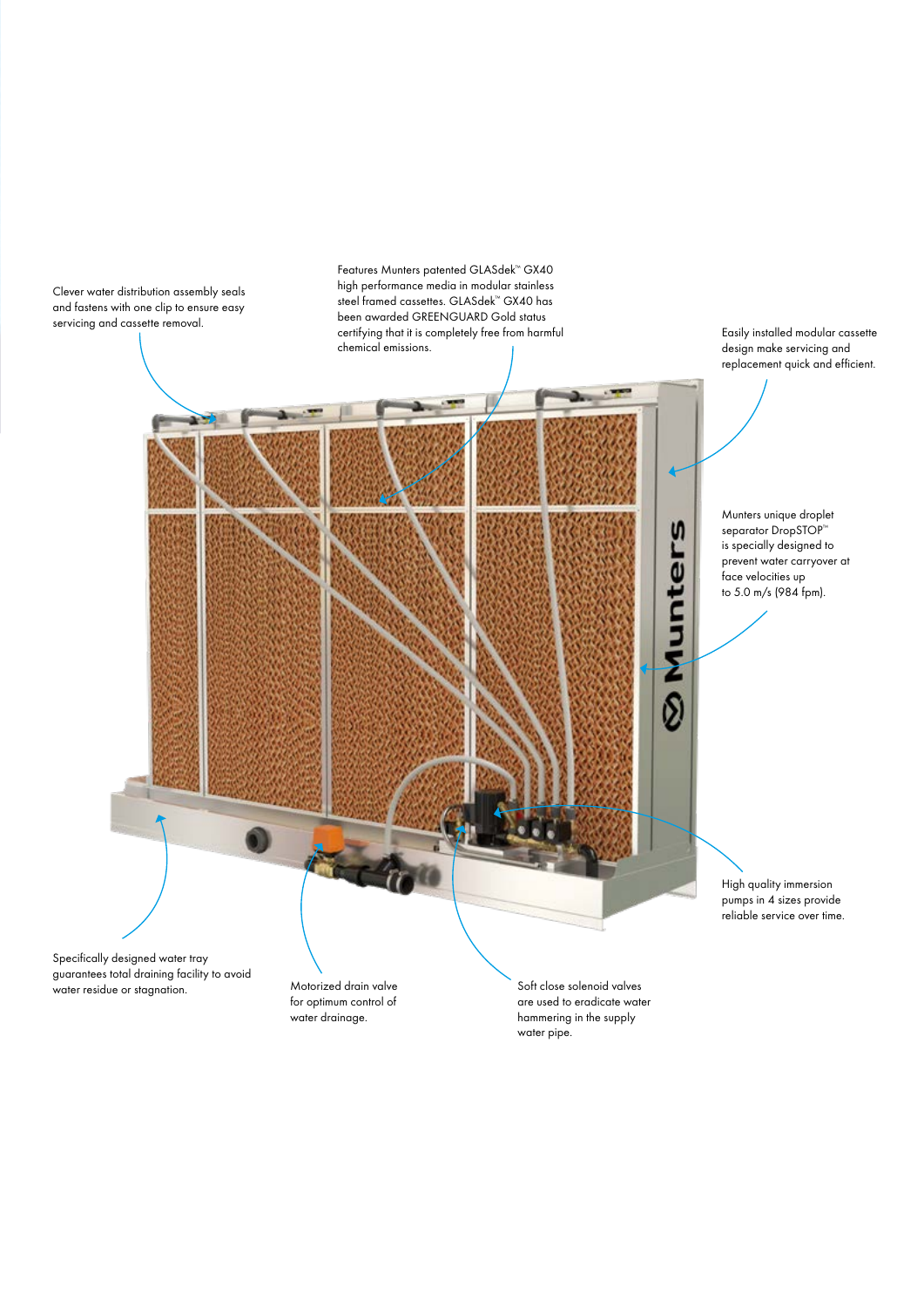# FA6 product data

## Technology basics

The heart of FA6 is a cassette made from inorganic non-combustible evaporative media – GLASdek™. Water is supplied to the top of the GLASdek evaporative media via a distribution header. The water flows down the corrugated surface of the media. As the warm, dry air passes through the media it evaporates a proportion of the water and thus produces cold, humidified air. The rest of the water assists in washing the media, and is drained back to the tank.

 The energy that is needed for the evaporation is taken from the air itself. The air that leaves the humidifier is therefore humidified and cooled simultaneously without any external energy supply for the evaporation. This is in essence

the adiabatic cooling process. It is very efficient, and the energy consumption is very low.

 It also allows the use of water straight from the tap with no need for water treatment (i.e. demineralisation plants). In cases with nonsufficient water quality, it may be necessary to add a water treatment. Minerals and pollutants stay behind in the GLASdek evaporative media to be washed away with the discharge water keeping the total humidification process pure.

## Design

FA6 consists of one or more cassettes supported by a rigid frame and a water tank made from stainless steel (EN 1.4301). The cassettes are made from GLASdek evaporative media

protected by stainless steel casings. On top of each individual cassette is a distribution header that supplies the cassette with water and fixes it to the frame.

 The water supply to the headers can come from a circulation pump or directly from the mains.

### Water systems

Circulating water systems are most commonly used due to the low water consumption. Direct water systems are commonly used when the water quality is too poor for circulating systems or when the humidifiers' annual operation time is short. Without sufficient water quality, it may be necessary to add a water treatment.

## 1. Circulating water system

The reservoir is filled with cold water from the mains, and a float valve maintains the water level. When there is a humidity demand, the pump starts and circulates water over the cassettes via the distribution headers. Mains water will contain a certain amount of minerals and salts, the concentration of which varies from place to place. During the evaporation, pure water vapour is released to the air. The minerals and salts remain in the water and are returned to the reservoir. A proportion of the water in the reservoir is continually drained and replaced with fresh water to control the mineral concentration.

## Wide range of sizes

FA6 comes in a wide range of standard sizes that conform to all typical air handling unit dimensions. The individual units cover air volumes from 0.5-40 m3 /s (1000–85000 cfm). For very large air volumes a combination of units is selected in order to achieve the desired size. Sizes can be modified upon request. Selecting the optimal size is easy with the FA6 Dimensioning Program and on-line technical support.



*5. Motorized drain valve 6. Bleed-off*

- *12. Overflow drain 13. Blow down pipe*
- 
- 

| <b>STANDARD SIZES</b>          |                |                 |                               |                 |                 |                 |                 |                  |                                |
|--------------------------------|----------------|-----------------|-------------------------------|-----------------|-----------------|-----------------|-----------------|------------------|--------------------------------|
| B, Height in mm (inches)       |                |                 |                               |                 |                 |                 |                 |                  |                                |
| A, Width in<br>mm (inches)     | 600<br>(23.6") | 900<br>(35.4'') | 1200<br>(47.2 <sup>''</sup> ) | 1500<br>(59.1") | 1800<br>(70.9") | 2100<br>(82.7") | 2400<br>(94.5") | 2700<br>(106.3") | 3000<br>(118.1 <sup>''</sup> ) |
|                                | $m^3/s$ (cfm)  | $m^3/s$ (cfm)   | $m^3/s$ (cfm)                 | $m^3/s$ (cfm)   | $m^3/s$ (cfm)   | $m^3/s$ (cfm)   | $m^3/s$ (cfm)   | $m^3/s$ (cfm)    | $m^3/s$ (cfm)                  |
| 600<br>(23.6")                 | 1.0<br>(2119)  | 2.0<br>(4240)   | 2.8<br>(5930)                 |                 |                 |                 |                 |                  |                                |
| 900<br>(35.4 <sup>''</sup> )   | 1.6<br>(3390)  | 2.9<br>(6150)   | 4.2<br>(8900)                 |                 |                 |                 |                 |                  |                                |
| 1200<br>(47.2")                | 2.1<br>(4450)  | 3.9<br>(8260)   | 5.6<br>(11900)                |                 |                 |                 |                 |                  |                                |
| 1500<br>(59.1")                |                | 4.9<br>(10380)  | 7.0<br>(14800)                | 9.0<br>(19100)  | 11.0<br>(19100) | 13.0<br>(27500) | 16.0<br>(33900) | 18.0<br>(38100)  | 20.3<br>(43000)                |
| 1800<br>(70.9")                |                | 5.8<br>(12290)  | 8.0<br>(17000)                | 11.0<br>(23300) | 14.0<br>(29700) | 16.0<br>(33900) | 19.0<br>(40300) | 22.0<br>(46600)  | 24.3<br>(51500)                |
| 2100<br>(82.7")                |                |                 | 10.0<br>(21200)               | 13.0<br>(27500) | 16.0<br>(33900) | 19.0<br>(40300) | 22.0<br>(46600) | 25.0<br>(52900)  | 28.4<br>(60200)                |
| 2400<br>(94.5")                |                |                 | 11.0<br>(23300)               | 15.0<br>(31800) | 18.0<br>(38100) | 22.0<br>(46600) | 25.0<br>(52900) | 29.0<br>(61400)  | 32.0<br>(67800)                |
| 2700<br>(106.3")               |                |                 | 12.0<br>(25430)               | 17.0<br>(36000) | 20.0<br>(42400) | 24.0<br>(50900) | 28.0<br>(59300) | 32.0<br>(67800)  | 36.5<br>(77300)                |
| 3000<br>(118.1 <sup>''</sup> ) |                |                 | 14.0<br>(29700)               | 19.0<br>(40300) | 23.0<br>(48700) | 27.0<br>(57200) | 32.0<br>(67800) | 36.0<br>(76300)  | 40.6<br>(86000)                |

*C=630 mm (24.8") for 65–85% efficiency, C=730 mm (28.7") for 95% efficiency.*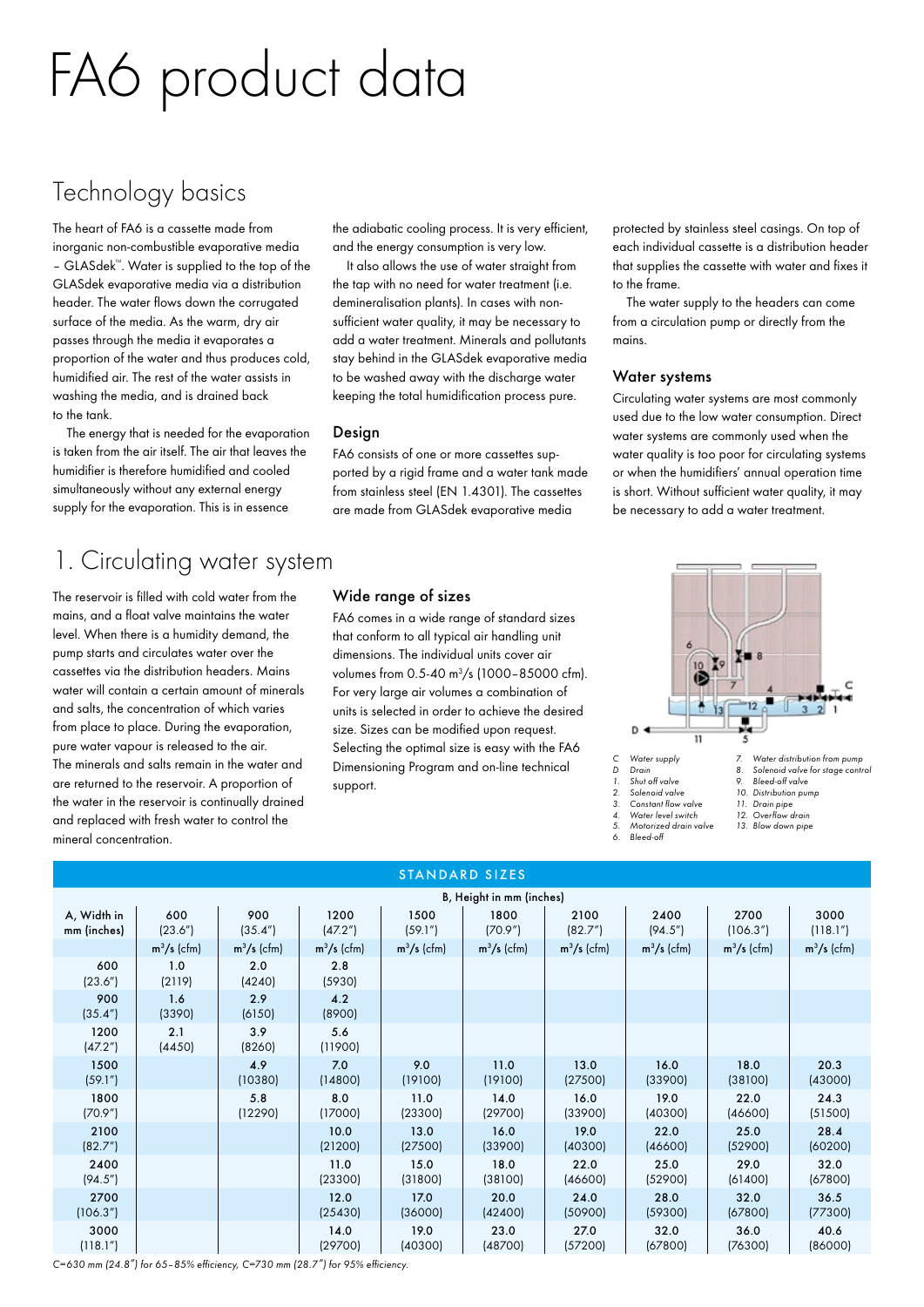## 2. Direct water system

When there is a humidity demand, the mains water is supplied directly to the distribution headers via constant-flow valves. The excess water that is not used for evaporation cleans the cassettes before being discharged.



#### HIGH PERFORMANCE

#### Cooling power specified per  $m^2$  surface area at 5.0 m/s and 95% humidification efficiency.



*Evaporative cooling from ambient conditions. Based on average daytime climate condition data.*

*Munters has made every attempt to ensure the accuracy and reliability of the information provided. However, the information is provided "as is" without warranty of any kind. Munters does not accept any responsibility or liability for the accuracy, content, completeness, legality, or reliability of the information contained.*

FA6 can be ordered with three different humidification efficiencies 65, 85 and 95%. The choice of humidification efficiency depends on the control method and the cooling and/or humidity demand of the application.

 Droplet separator is recommended for face velocities over 4.0 m/s. The maximum face velocity is 5.0 m/s.

#### Cooling power

The adiabatic cooling process is often used to eliminate or reduce the load on cooling equipment during the summer. The FA6 can be used as a direct cooler – cooling and humidifying the supply air, or as an indirect cooler in conjunction with a heat recovery rotor – cooling the supply air without adding any humidity.

 *Ambient temperature Temperature after humidifier Ambient humidity*

#### GLASdek™ evaporative media

The inorganic material GLASdek used for the humidifier cassette has been firetested and classified as non-combustible material according to ISO 1182. GLASdek complies with the UL900 standard.

 The inorganic material GLASdek used for the droplet separator cassette has beenfire tested and classified as non-flammable material class 1, according to BS 476: part 7, M1 according to the French CSTB, and class T1 according to JISA 1322, Japan. This corresponds to NordTestFire 004, class 1, and the GermanDIN 4102, part 1, class B1.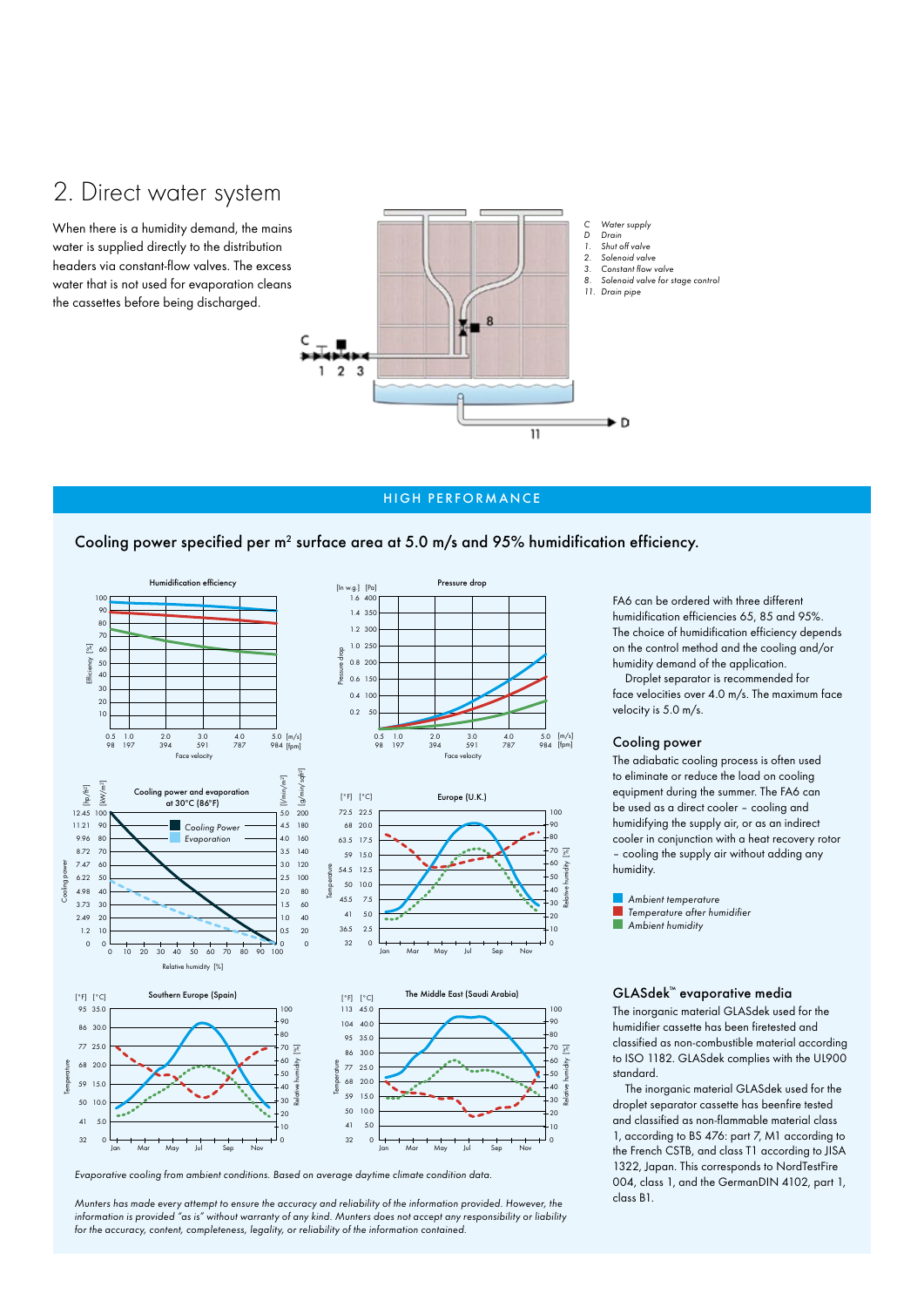## Control options

The FA6 can be easily controlled to address even the most demanding conditions. The choice of control method depends mainly on the application and the desired accuracy of the system. The controls vary from the simple on-off control with a typical accuracy of  $\pm$  10% RH to the infinitely variable face and by-pass control with a typical accuracy of ± 1% RH.



## Simple to install

The FA6 is easy to install and easy to configure into both existing and new HVAC systems. Electricity (115/230/400 V, 60 Hz) water supply (1-10 bar (750-7500 mmHG)) and drainage are all that is needed. Due to its high performance and compact design it is the ideal replacement for older, less efficient humidifiers/ coolers.



*Example of an FA6 installation in a section of an airhandling unit*

*\*) Available for customized designs only. Not included in the order code.*

#### OPTIONAL EQUIPMENT

To adapt the FA6 to the specific demands of different applications Munters offers a full range of accessories.

- 1. Droplet separators are used to eliminate the risk of carry-over due to high air velocities or turbulent airflow. They are very easy to install and do not change the FA6 humidifier's space requirement. Separators are recommended for all installations with a face velocity over 3.5 m/s.
- 2. Stage control consists of solenoid valves that control the water supply to individual cassettes. The valves enable the humidifier/cooler to be operated in 2–5 stages to suit a variable humidity demand (availability subject to size).
- 3. The FA6cc, Clean Concept is a bolt on enhancement for the FA6 Humidifier/ Cooler that enables circulating water models to operate at optimum hygiene levels. It also incorporates BMS connections and alarms to increase the operational safety. The FA6cc is designed to exceed current legislation in relation to the control of bacteria in water systems n many countries – e.g. ACOP L8 in the U.K.
- *3.1* FA6ds, Dosing System enables time controlled, and/or externally controlled, dosing of biocides into the humidifier tray. The dosing system is ideal for use in installations with suspected poor water quality or high levels of airborne organic matter.
- *3.2* FA6cs, Conductivity System enables conductivity controlled bleed-off. The system reduces water consumption and is especially effective with stagecontrolled humidifiers/coolers.
- *3.3* FA6uv, Ultra Violet Sterilisation System with intensity sensing.
- 4. Custom designed units can be supplied upon request.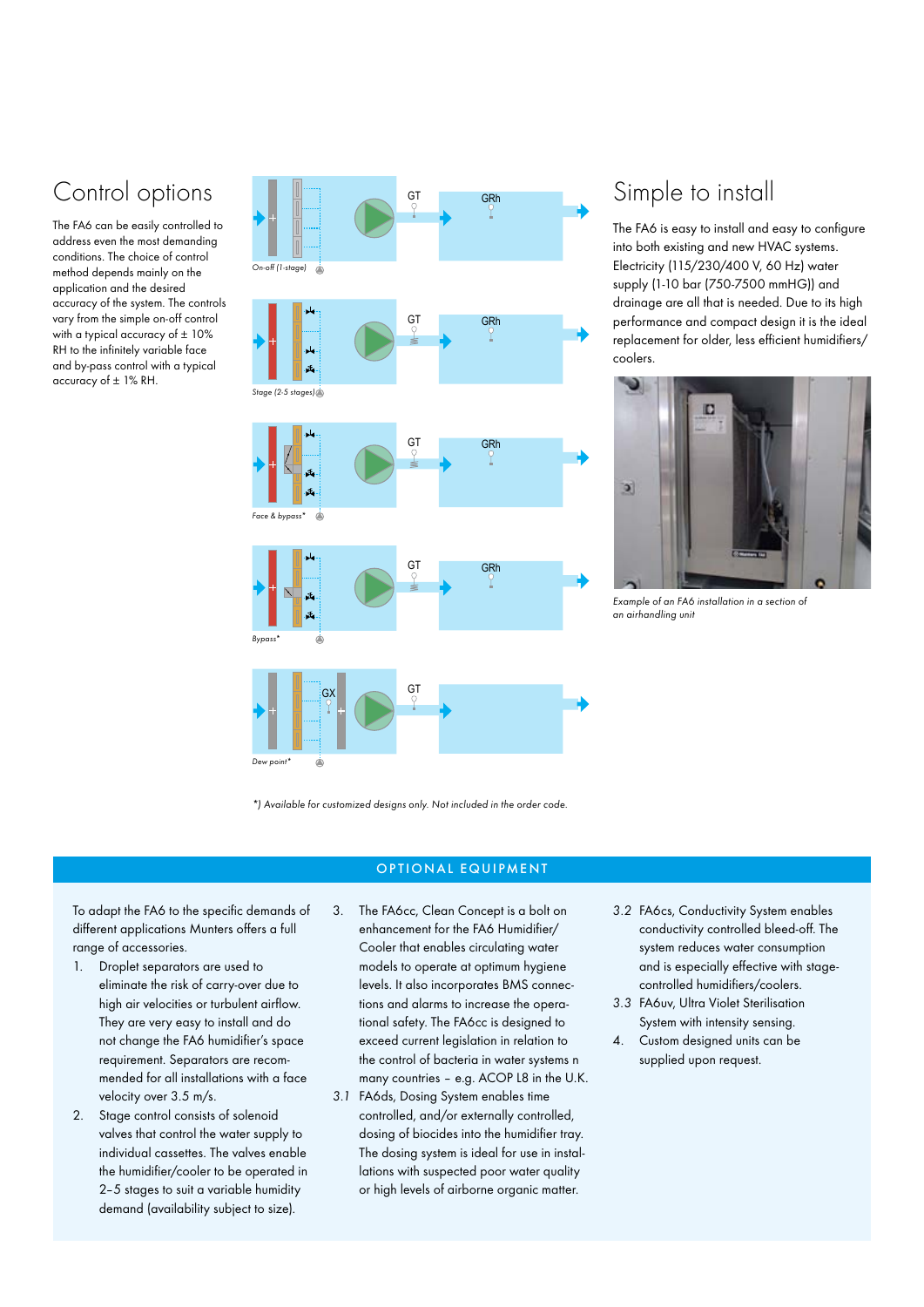## Tested and certified Tested and certified

FA6 humidifier/cooler is manufactured in accordance with the following Harmonized European standards and technical specifications:

- EN 60204-1 edition 3 Safety of machinery, electrical equipment of machines.
- EN 61000-6-3 edition 1Electromagnetic compability EMC Emissions standard for Residential, commercial and lightindustrial environments.
- EN 61000-6-3/A11 Electromagnetic compability EMC Emissions standard for Residential, commercial and lightindustrial environments.
- EN 61000-6-1Electromagnetic compability EMC Emissions standard for Residential, commercial and light industrial environments.
- All components comply with UL1995 standard.

It agrees, with the limitations that have been stipulated for machines, with the most important health and safety requirements of Machinery Directive 2006/42/EG and furthermore 2004/108/EC with guideline for Electromagnetic compability. It is certified according to VDI 6022 (German, HVAC Hygiene Standard). More over the FA6 Evaporative Humidifier / Cooler has been rigorously tested by the Central Department for Hospital Hygiene at the Medical Faculty of RWTH in Aachen, Germany. According to the results there were no aerosols containing legionella identified, nor were Legio nella pneumophilia passed any other way into the air even at very high concentrations of legionella in the circulating water and very high air velocities. The tests were performed both in vitro and in vivo.<br>
Comments

Selection of the right FA6 is easy with the FA6 Technical manual or the FA6 Dimensioning Program. All you need to know are the following parameters:

- Air volume
- Duct dimensions or the cross-section of the AHU
- Design conditions
- Required control accuracy
- Type of application
- Required air conditions

You are always welcome to contact your nearest Munters sales office for assistance.





### ORDER INFORMATION

## Humidifier/Cooler FA6-XX - XXX - XXX - XX - X - X

- Code for humidification efficiency 65=65%, 85=85%, 95=95%
- Code for width, mm (see table page 4)
- Code for height, mm (see table page 4)
- Code for water system C= Circulating water, D=Direct water, CS=Face and bypass 1–5=Number of stages (see page 6)\*
- Code for droplet separator 0=Without, 1=With
- Code for service and pipe connection side L=Left, R=Right

E.g. FA6-85-120-090-C1-0-L

FA6 sizes width or height starting with the 2100 are delivered disassembled. The delivery does not include water filter or water trap. \*When the number of steps=1, no solenoid valve is

included. In the case of more steps than one, the number of solenoid valves depends on the number of cassettes in the humidifier. Munters will provide you with full details.